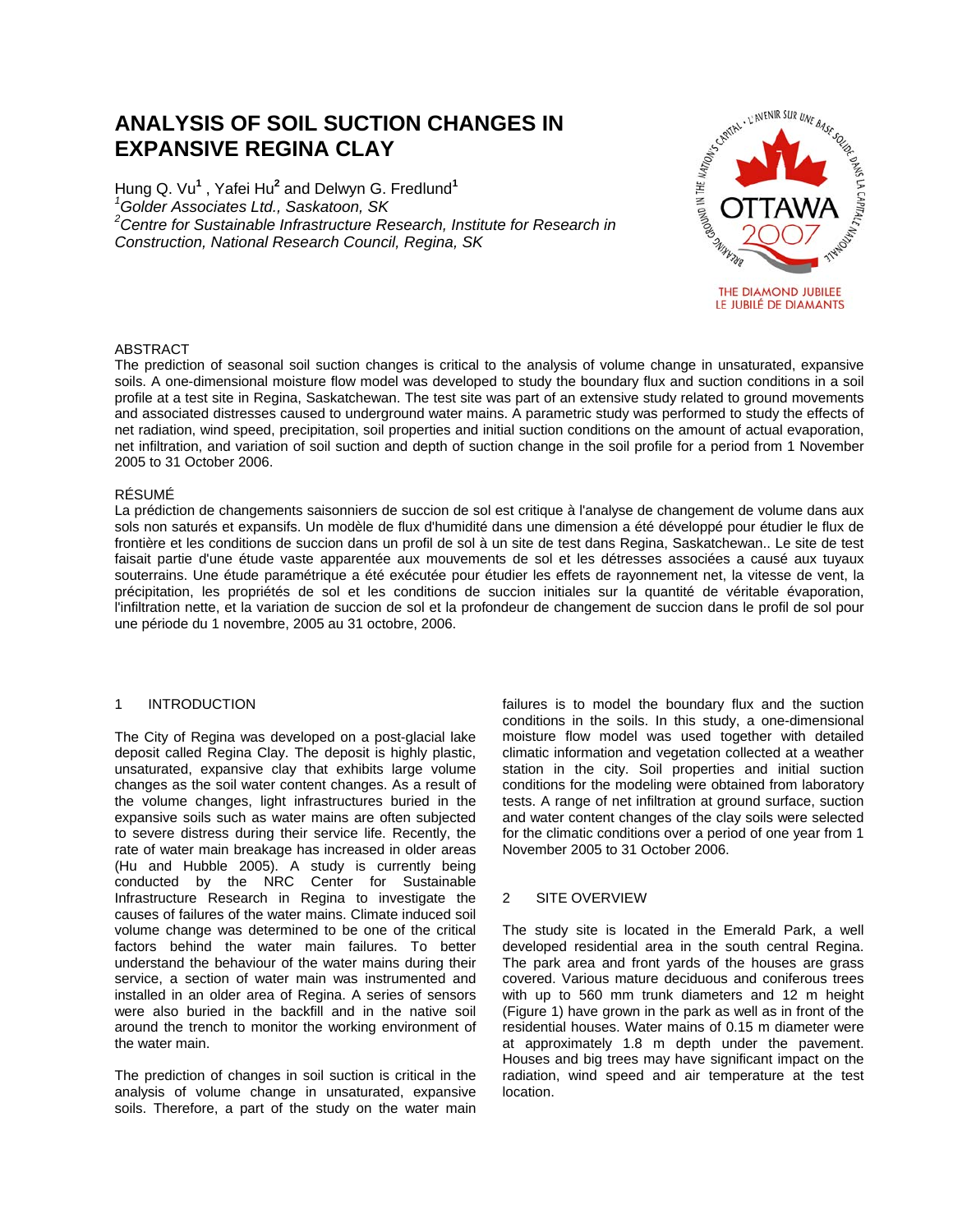

Figure 1. Location of boreholes, water main, trench, trees

#### 3 FIELD INVESTIGATION AND LABORATORY **TESTING**

Stratigraphy and water content conditions at the site were determined from two boreholes drilled to 15 m depths in October 2005. Borehole BH1 was located north of the water main on the pavement. Borehole BH2 is located in the park approximately 8 m from the south shoulder of the Emerald Park Road. A vibrating wire piezometer was installed at 15 m depth in the till; however, this piezometer has not recorded positive pore-water pressures to-date. Soil laboratory tests include index tests, soil-water characteristic curves, saturated permeability tests, constant volume consolidation tests and measurement of soil suction using the filter paper method.

Figure 2 shows the soil profile, index properties, measured suction and dry density at the test site. The soil profile consisted of highly plastic clay to a depth of about 9.5 m, and glacial till. For Regina clay, the liquid limit varied from 70 to 94, with a plastic index of 40 to 65. Water contents were slightly below plastic limit for the clay and were at about plastic limit for the till. Water contents varied from 22 to 33 for clay and 12 to 20 for till. Attempt has been made to measure both total and matric suction on undisturbed soil samples using filter paper technique;

however, the filter paper method may not be able to measure matric suction greater than 1000 kPa because at this high range of suction, most of moisture movement occurs through vapour transfer rather than capillary transfer. Whatman No. 42 filter paper was used together with a calibration curve suggested by Leong et al. 2002. Measured suctions were about 3000 kPa for the upper 4 m of clay, about 700 kPa for the lower 5.5 m of clay and about 2000 kPa for the underlying till. Dry density ranged from 1400 to 1680 kg/m<sup>3</sup>. Three saturated permeability tests on clay samples retrieved at depths 2.7, 3.7 and 4.6 m indicate a saturated permeability of  $2.0x10^{-9}$ ,  $2.8x10^{-9}$ and  $2.0x10^{-9}$  m/s, respectively. Constant volume odeometer tests on sampled from 3 m and 4.5 m depth show an initial void ratio of 0.93 and 0.97, swelling index of 0.125 and 0.116, and a corrected swelling pressure of 550 and 500 kPa, respectively.

Figure 3 shows the relationship between water content and suction obtained from both the pressure plate test and filter paper methods. Two boundary soil-water characteristic curves, (e.g., the drying and wetting curves), can cover the range of data points as shown in Figure 3. A middle curve is used for the analysis in this study. Fredlund and Xing (1994) equation was used to describe the SWCC.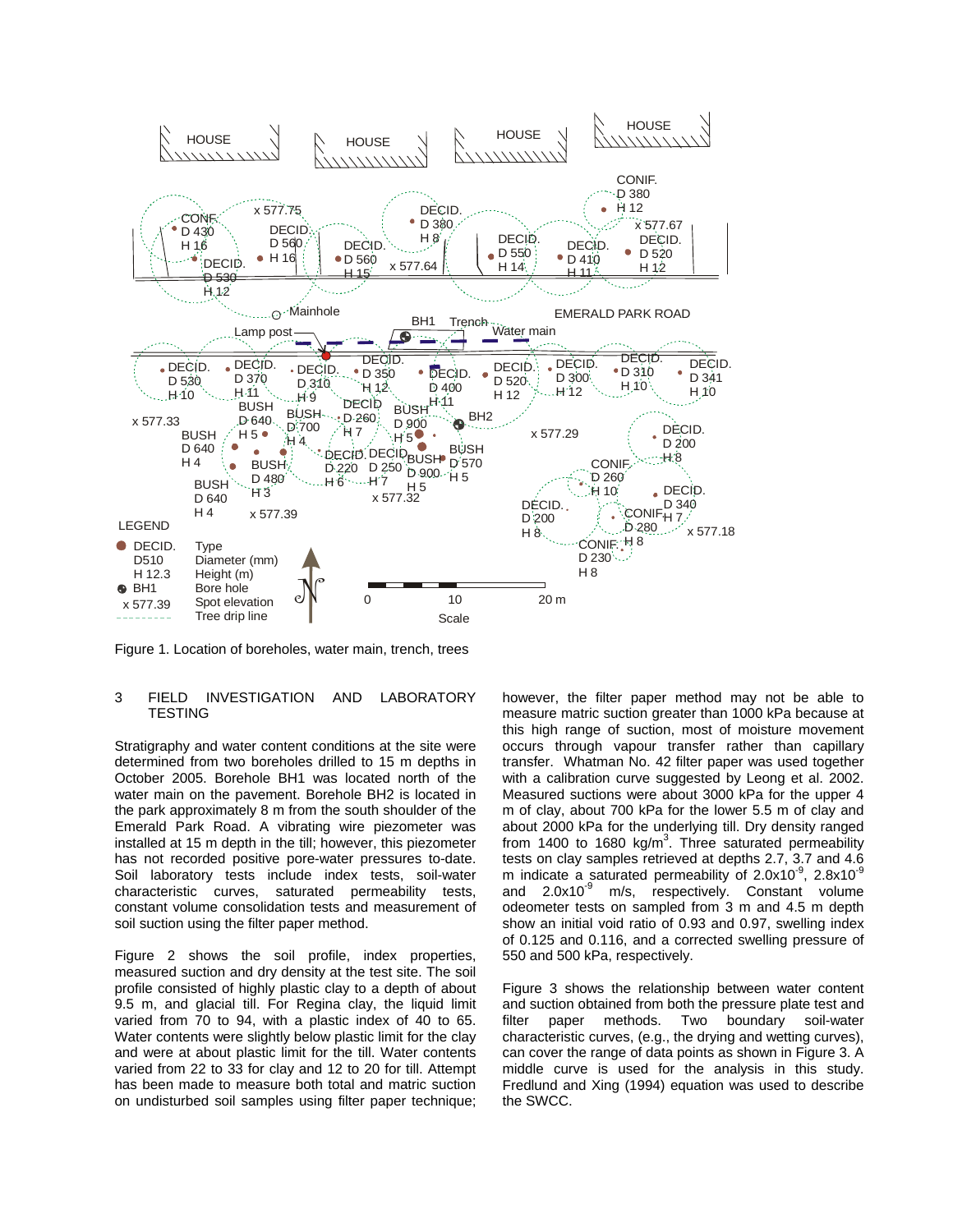

Figure 2. Soil profile and index properties



Figure 3. Soil-water characteristic curves



Figure 4. Coefficient of permeability functions

The coefficient of permeability functions were estimated from the SWCC and saturated hydraulic conductivity, using the Leong and Rahardjo (1997) equation. Three permeability functions corresponding to the three SWCC shown in Figure 3 are presented in Figure 4. The middle curve was used for the analysis.

4 GOVERNING PDE FOR MOISTURE (LIQUID/VAPOUR) FLOW

Wilson (1990) presented the governing partial differential equations of heat and mass transfer and their solutions. The governing partial differential equation for a onedimensional, vertical liquid and vapour flow can be written as follows (Wilson 1990):

$$
\frac{\partial}{\partial y} \left[ \left( k_y + k^v \left( \frac{\partial h}{\partial y} - 1 \right) + k_y \right) \right] = m_w^2 \gamma_w \frac{\partial h}{\partial t}
$$
 [1]

where h is total head,  $k_y$  is the hydraulic conductivity in the vertical direction,  $k^v$  is the vapour conductivity in the vertical direction (m/s),  $\gamma_w$  is the unit weight of water (kN/m<sup>3</sup>), and  $m_w^2$  is the slope of the SWCC (kPa<sup>-1</sup>).

The vapour conductivity can be expressed as:

$$
k^{v} = \frac{\bar{u}_{a} + p_{v}}{\bar{u}_{a}} \frac{gW_{v}p_{v}}{R(T + 273.15)} \frac{D^{v^{*}}}{\rho_{w}}
$$
 [2]

where  $u_a$  is total pressure in the bulk air phase (kPa),  $u_a$ +  $u_{atm}$ ;  $u_a$  is pore-air pressure (kPa);  $u_{atm}$  is atmospheric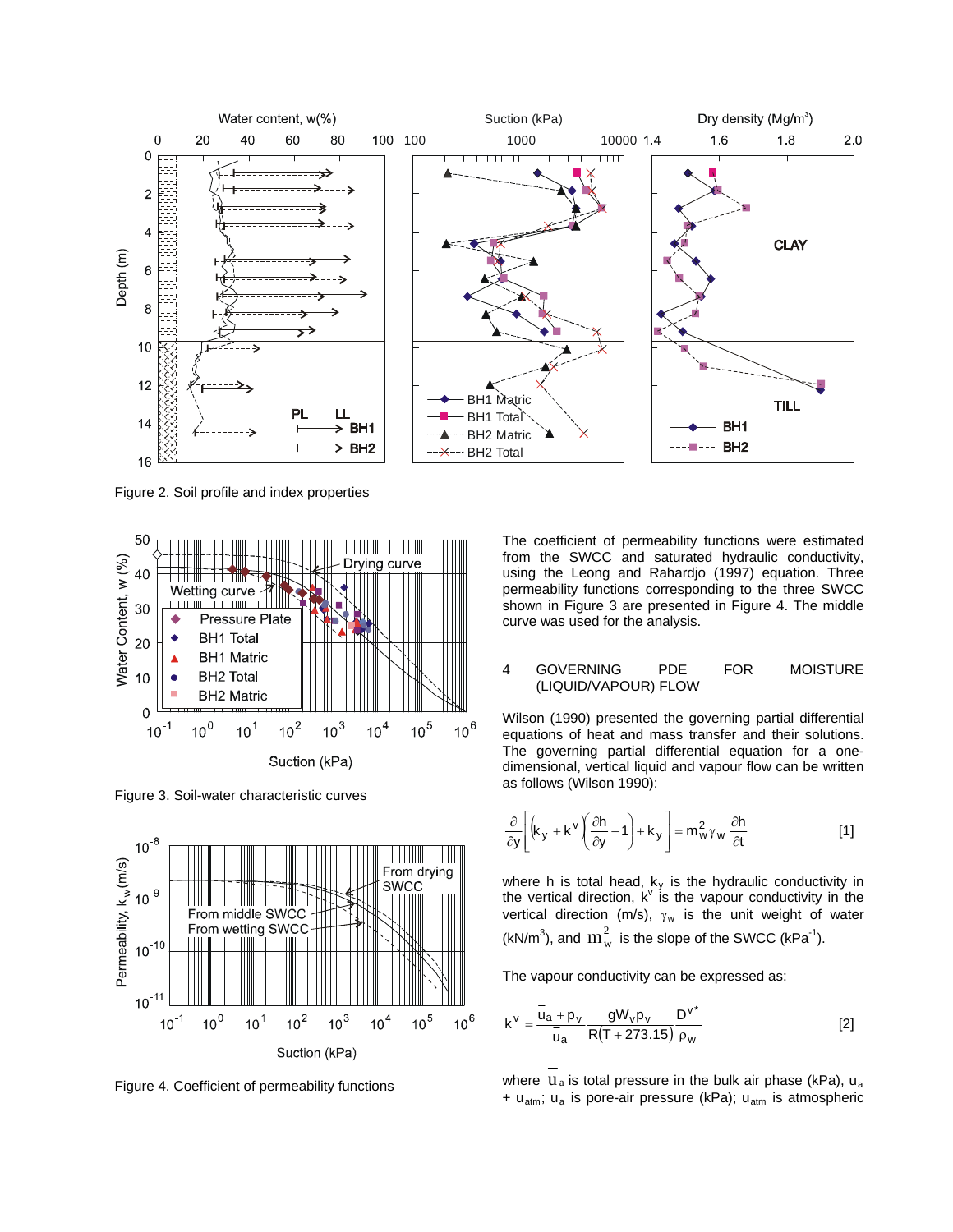pressure, 101.325 kPa; R is universal gas constant, 8.314  $J/(mol.K);$  W<sub>v</sub> is molecular weight of water vapour (kg/kmol); T is temperature (°C);  $p_v$  is partial pressure of water vapour (kPa); and  $D^{v^*}$  is the diffusion coefficient of vapour through the soil.

The diffusion coefficient of water vapour through soil can be estimated as follows:

$$
D^{v^*} = \alpha \beta D^v \frac{W_v}{RT}
$$
 [3]

Where  $\alpha$  is tortuosity factor of the soil,  $\alpha = \beta^{2/3}$  (Lai et al. 1976); β is cross sectional area of soil available for vapour flow per total area,  $\beta = (1-S)n$ ; S is degree of saturation; n is porosity;  $D^{\vee}$  is molecular diffusivity of water vapour in air. Kimball et al. 1976 presented the following equation for  $D^{\vee}$ :

$$
D^{v} = 0.229 \times 10^{-4} [1 + (T + 273.15)/273.15]^{1.75} (m^{2}/s)
$$

#### 5 EVAPOTRANSPIRATION

Evapotranspiration consists of the combined processes of evaporation and transpiration. This study has been performed using Penman equation (Penman 1948) for potential evaporation and an equation suggested by Wilson et al. 1997 for actual evaporation.

The potential evaporation at the soil-atmosphere boundary can be calculated as follows (Penman 1948):

$$
PE = \frac{\Gamma Q_N + E_a \gamma}{\Gamma + \gamma} \tag{4}
$$

where PE is potential evaporation per unit time (m/day);  $\Gamma$ is the slope of the saturation vapour pressure curve with respect to temperature (mmHg/ $^{\circ}$ F);  $Q_{N}$  is heat budget (m/day), g is psychometric constant  $(0.27 \text{ mmHg}^{\circ}F)$ ; and

$$
\Gamma = a_1 + 2a_2T_a + 3a_3T_a^2 + 4a_4T_a^3 + 5a_5T_a^4 + 6a_6T_a^5 \qquad [5]
$$

where  $a_1 = 0.6283580754$ ,  $a_2 = 0.0411427320$ ,  $a_3 =$ 0.0017217473,  $a_4 = 0.0000174108$ ,  $a_5 = 0.0000003985$ , and  $a_6 = 0.0000000022$ .

The Ea parameter (m/day) can be calculated as follows (Gitirana 2005)

$$
E_a = f(u)p_{\text{vsat}}^{\text{air}}(1 - RH_a)
$$

where  $p_{\text{vsat}}^{\text{air}}$  is vapour pressure of the air above the surface (mmHg);  $f(u) = 0.35[1+0.146(3.6W_w)]$ ; W<sub>w</sub> is wind speed (m/day); and  $RH<sub>a</sub>$  is the relative humidity of air.

The heat budget can be calculated as follows (Gray 1973):

$$
Q_N = \frac{R_e}{L}
$$
 [6]

where  $R_e$  is net radiation; and L is latent heat of evaporation,  $L = 591 - 0.51T_a$ .

Actual evaporation (AE) at the ground surface can be calculated as follows (Wilson 1997):

$$
AE = PE \left( \frac{p_v - p_v^{air}}{p_{vsat} - p_v^{air}} \right)
$$
 [7]

Vegetation plays a significant and dynamic role in the evapotranspiration process (Saxton 1982). The potential transpiration is a function of the leaf area index (LAI), which is the ratio of the surface area of the leaves and the surface area of the soil covered. The LAI is used to reduce the amount of net radiation intercepting the soil surface which in turn reduces the computed potential evaporation (Unsaturated Soils Group 1996). The potential transpiration is calculated as follows (Ritchie 1972):

 $PT = 0$  *if*  $LA < 0.1$  $PT = PE(-0.21 + 0.70LAI^{0.5})$  *if*  $0.1 \le LAI < 2.7$  $PT = PE$  *if*  $2.7 \leq LAI$ 

Where PT is potential transpiration rate (m/day); LAI is leaf area index; and PE is potential evaporation rate (m/day).

The predefined LAI curves for excellent, good, and poor vegetation condition are suggested in SoilCover (Unsaturated Soils Group 1996). Growth season for vegetation was assumed for the period from April to October for this study.

It was assumed that mass flux due to transpiration can be distributed in a triangular shape in the soil (Tratch 1995). The potential root uptake (PRU) at a given point in the soil is calculated as follows:

$$
PRU = \frac{2PT}{R_T} \left( 1 - \frac{R_n}{R_T} \right)
$$
 [8]

where RT is total thickness of the root zone (m); and  $R_n$  is depth (m).

The actual transpiration sink is calculated from the potential transpiration by a reducing term that is based on the moisture availability:

 $S_{\text{root}} = PRUxPLF$ 

where  $S_{\text{root}}$  is actual transpiration sink term (m<sup>3</sup>/day); and PLF is plant limiting factor.

The PLF is a reduction term that describes a decrease in transpiration with an increase in matric suction. A limiting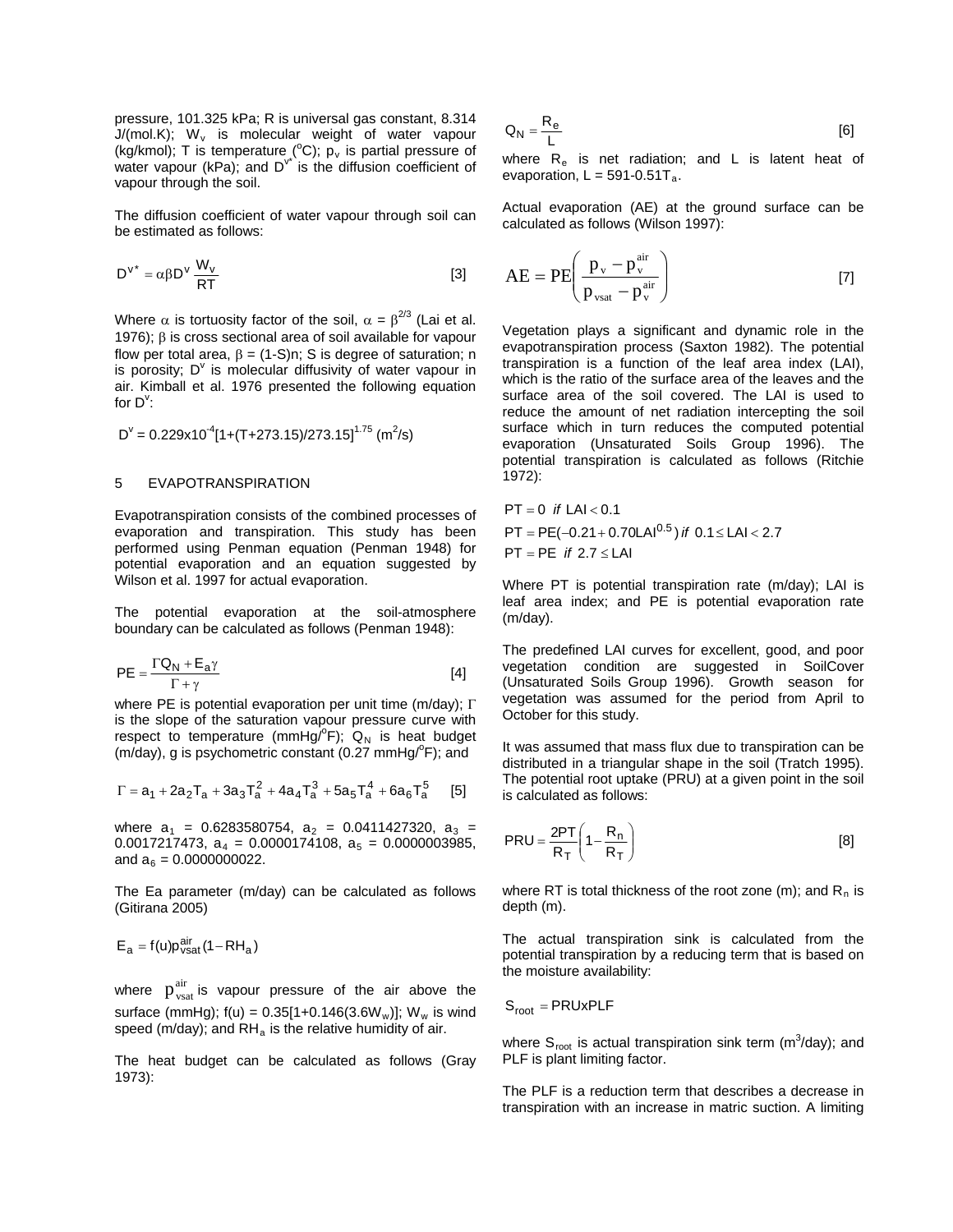point of 500 kPa and a wilting point of 2500 kPa were assumed for this study. The PLF is one for suction less than 500 kPa. Between 500 kPa and 2500 kPa the plant limiting factor is reduced linearly as a function of the log of matric suction. The actual transpiration reaches zero at suction equal to 2500 kPa.

# 6 COMPUTER PROGRAM

Several commercial software packages are available to model the moisture flow in soils, including SoilCover (Unsaturated Soils Group 1996), HYDRUS-2D (Simunek et al. 1999), Vadose/W (GeoSlope International Ltd. 2005), SVFlux (SoilVision Systems Ltd. 2007) and FlexPDE (PDE Solutions Inc.). SVFlux and FlexPDE were used for the analyses in this study.

## 7 CLIMATIC DATA

The study period for this modelling task is from 1 November 2005 to 31 October 2006. Climate data obtained at the weather station located at the Regina Airport, approximately 5 km from the site was used. Climatic data obtained for this period include daily precipitation, air temperature, net radiation, wind speed, and relative humidity.

The recorded daily precipitation is presented in Figure 5. Annual precipitation of 366 mm for the study period was recorded. A maximum daily precipitation of 39 mm was measured on 17 April 2006.

The park area is approximately 7860  $m^2$ . The park is watered twice a week for 60 to 75 minute each time with 50 USGPM for 16 weeks from 23 June to 12 October.

The park watering was distributed to two days a week and considered as an additional precipitation amount.

The net infiltration (or moisture flux) at the ground surface was determined from the amount of precipitation, park watering and estimated actual evaporation. Actual evaporation was estimated based on the potential evaporation and a limiting function (Wilson et al. 1997).

Daily net radiation was estimated from solar radiation, using an albedo value of 0.1 for the period from 1 November to 31 March and 0.3 for the period from 1 April to 31 October. The estimated daily net radiation is presented in Figure 6.

Figure 7 shows the recorded daily air temperature. The temperature was essentially below zero for the months from November to March, with an average temperature of about -10  $\mathrm{^{\circ}C}$ . Average temperature for the months from April to October is about 10°C. Recorded air temperature varied from -28  $^{\circ}$ C in March 2006 to 26  $^{\circ}$ C in July 2006. Recorded daily wind speed and relative humidity are presented in Figures 8 and 9, respectively.

Because the site is located in a residential/park area with mature trees (Figure 1), the daily wind speed and net radiation recorded at the weather station may not be applied directly to the site condition. A scale factor of 0.5 was applied to these data to represent the wind speed and net radiation for the analysis in this study. Air temperature in the park may be somewhat lower than the recorded temperature in a hot day; however, this was not considered in this study.

Vegetation conditions at the site were considered: LAI. Root zone from ground surface to 0.15 m depth was assumed to represent a grass portion of vegetation in the park. Water uptake by mature trees was not included in the current model.



Figure 5. Daily and cumulative precipitation



Figure 6. Daily net radiation

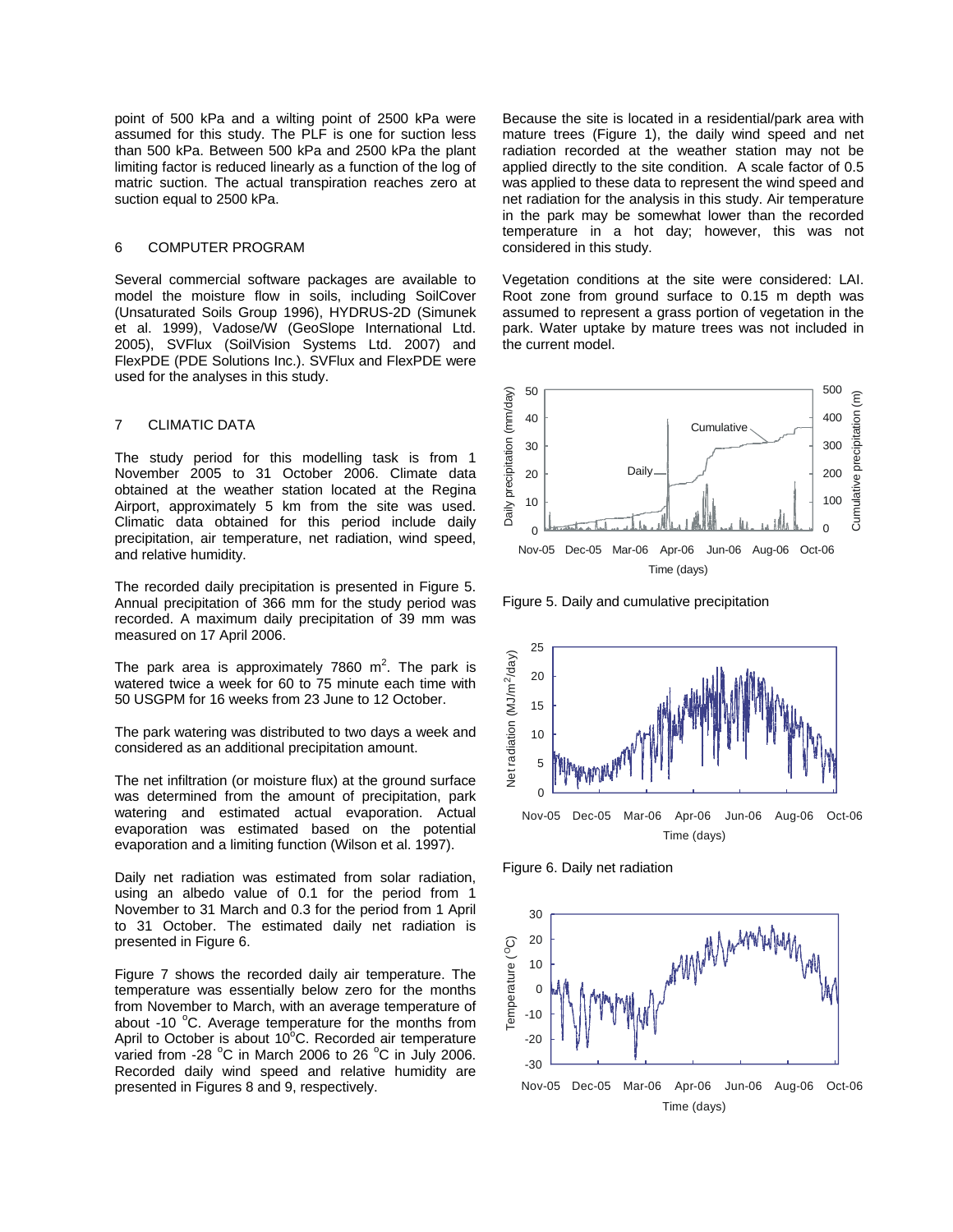Figure 7. Daily temperature



Figure 8. Daily wind speed



Figure 9. Daily relative humidity

#### 8 NUMERICAL MODELLING RESULTS AND **DISCUSSIONS**

A one-dimensional moisture flow model was used. Location of a soil profile for the model was selected in the park relatively away from mature trees to exclude the water uptake by the mature trees. The model considered 9.5 m of clay overlying 5.5 m of till. It was assumed that the upper 4 m of clay was fissured; a higher value of saturated permeability of the clay was used for the fissured portion of clay.

Climatic conditions were applied on the top boundary, no flux conditions were applied at lower boundary. Water uptake by mature trees is a subject of future work and is not considered in this study. It was assumed that no infiltration was taken place during the winter time from November to March, when temperatures were below zero. Precipitation for this period were cumulated and applied on 1 April 2006.

Soil properties used for the analysis are shown in Figure 3 for the SWCC and Figure 4 for the coefficient of permeability function.

Initial suction conditions were estimated from suction profile shown in Figure 2. A constant suction of 1600 kPa was used for the upper 4 m of clay, 600 kPa for the lower 5.5 m of clay and 2000 kPa for the till.

A parametric study was performed to determine the significance of each of the input parameters to the predicted results. Parameters under considerations include the climatic data, vegetation conditions, soil properties, initial soil conditions, thickness of the fissured clay layer and the amount of park watering. The climatic data include daily precipitation, net radiation and wind speed. Soil property data include the SWCC and hydraulic conductivity functions for the fissured clay, intact clay and the till. A reasonable range of the values for each parameter was selected and shown in Table 1. During the sensitivity analyses, the parameter under consideration was varied while all other parameters were kept unchanged and equal to the "base case" value.

Figure 10 shows the predicted results of the cumulative boundary fluxes for the "base case" analysis. Positive flux indicates moisture enters into the soil while negative flux indicates moisture leaving from the soil. For a total precipitation of 424 mm, including 366 mm of precipitation and 58 mm of park watering, the predicted total net cumulative flux is -139 mm. The total cumulative potential evaporation, actual evaporation and potential transpiration are -594 mm, -566 mm, and 400 mm, respectively.



Figure 10. Calculated cumulative boundary fluxes. PE, potential evaporation; AE, actual evaporation; PT, potential transpiration.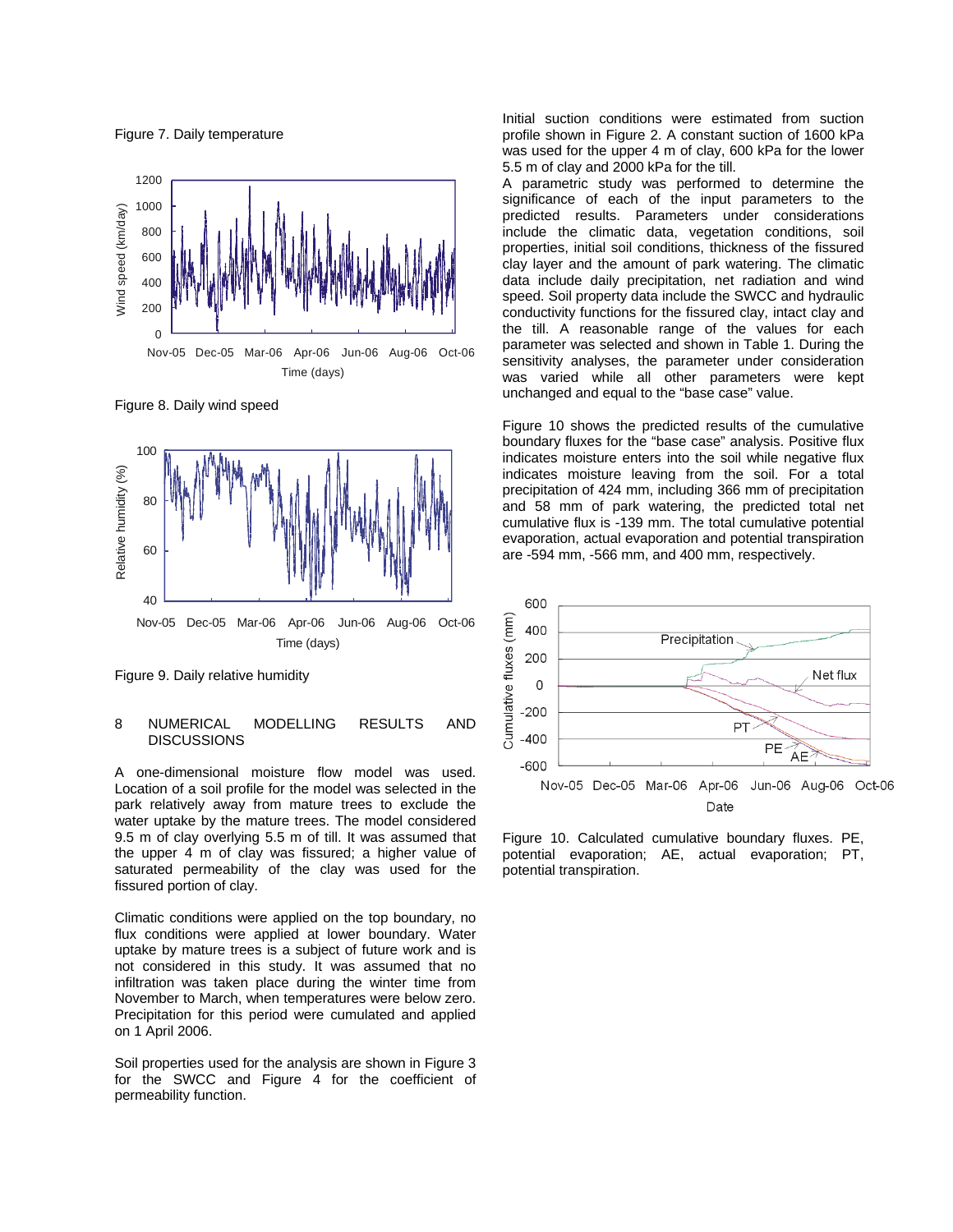

Table 1. Results of the parametric study

| Base case<br>value | Value range         | Cumulative<br>infiltration range<br>(mm) | Variation<br>(% ) |
|--------------------|---------------------|------------------------------------------|-------------------|
| 0.5                | $0.3$ to $1.0$      | -89 to 265                               | $-36$ to 91       |
| 0.5                | $0.3$ to 1.0        | $-9$ to $-452$                           | $-94$ to 225      |
|                    | 0.75 to 1.5         | $-230$ to 43                             | 65 to -131        |
| Good               | No to excellent     | -143 to -138                             | $3$ to $-1$       |
|                    | $0$ to 5            | -195 to 84                               | 40 to -160        |
| 4                  | $0$ to 5            | -135 to -139                             | $-4$ to 0         |
| 2.27E-08           | 1.14E-8 to 2.27E-7  | -136 to -142                             | $-2$ to 2         |
| 2.27E-09           | 2.27E-9 to 2.27E-8  | $-138$ to $-137$                         | < 1               |
| 1.00E-10           | 1.00E-11 to 1.00E-9 | -137 to -136                             | $<$ 2             |
| Middle curve       | Drying to wetting   | -138 to -140                             | $<$ 1             |
| 1600               | 1000 to 2000        | $-141$ to $-135$                         | 1 to $-3$         |
| 600                | 400 to 800          | -139 to -138                             | $0$ to $-1$       |
| 2000               | 1000 to 2500        | -141 to -138                             | 1 to -1           |
|                    |                     |                                          |                   |



Figure 12. Volumetric water content change versus time at various depths

Figures 11 and 12 present the suction change and water content change versus time at various depths, respectively. Figure 13 shows suction profiles at various times for the "base case" analysis. Soil suction reached equilibrium condition in December 2005 and remained relatively unchanged until April 2006. Variation in suction was more pronounced near ground surface. A zone of suction change was predicted to the depth of 13 m in the

till layer; however, only minor suction change was predicted in the till. Under the applied climatic condition, predicted suction in clay varied from 600 to 2150 kPa. September appeared to be the month with highest soil suction in the soil. Figure 14 shows volumetric water content profiles at various times. Predicted volumetric water content in clay varies from 40 to 46 percent.

Table 1 and Figure 15 present the results of the parametric study. The results of the parametric study suggest that soil properties, including the SWCC and coefficient of permeability, have only minor effects on the predicted results. Initial suction condition also appeared to have insignificant effect to the predicted infiltration rate. The parameters that have the most significant effect on the predicted cumulative infiltration are the net radiation, precipitation and park watering.

Figure 11. Suction change versus time at various depths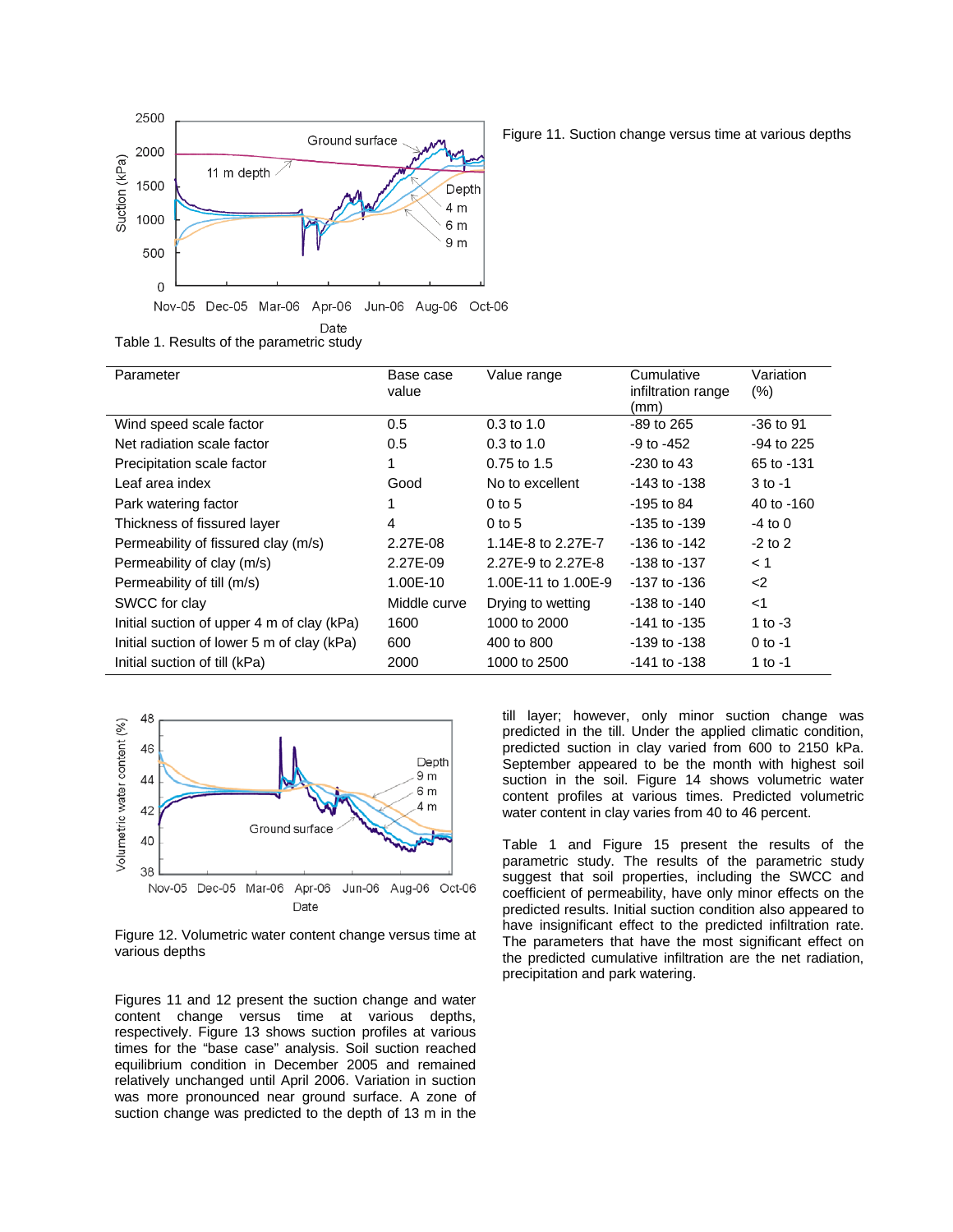

Figure 13. Suction profiles at various times



Figure 14. Volumetric water content profiles at various times



Figure 15. Effect of variable parameters on calculated cumulative infiltration for period from 1 November 2005 to 31 October 2006

#### 9 SUMMARY

The computed infiltration at ground surface and soil suction in the expansive soils in Regina area was found to depend strongly on weather variables such as solar radiation, precipitation and wind speed. The amount of park watering was also found to be of significant important to the modelling results. Soil properties such as the SWCC and permeability function appeared to have only minor influence to the modelling results under the considered specific site condition. With an annual precipitation of about 400 mm, the annual net infiltration varied from -452 to 84 mm for the site under study. Suction changes can takes place throughout the clay soil profile in to till at a maximum depth of approximately 13 m. The month of September was found to have the highest soil suctions in the soil near the ground surface.

#### REFERENCES

- Fredlund D.G. and Xing A. 1994. Equations for the soilwater characteristic curve. *Canadian Geotechnical Journal*, 31(3): 521-532.
- Geo-Slope International Ltd. 2007. *VADOSE/W user's guide*. Geo-Slope International Ltd., Calgary, AB.
- Gitirana Jr., G.F.N. 2005. Weather-related geo-hazard assessment model for railway embankment stability. Ph.D. thesis. University of Saskatchewan, Saskatoon, SK.
- Gray, D.M. 1973. *Handbook on the principles of hydrology*. A Water Information Center Publication, Inc. Port Washington, N.Y.